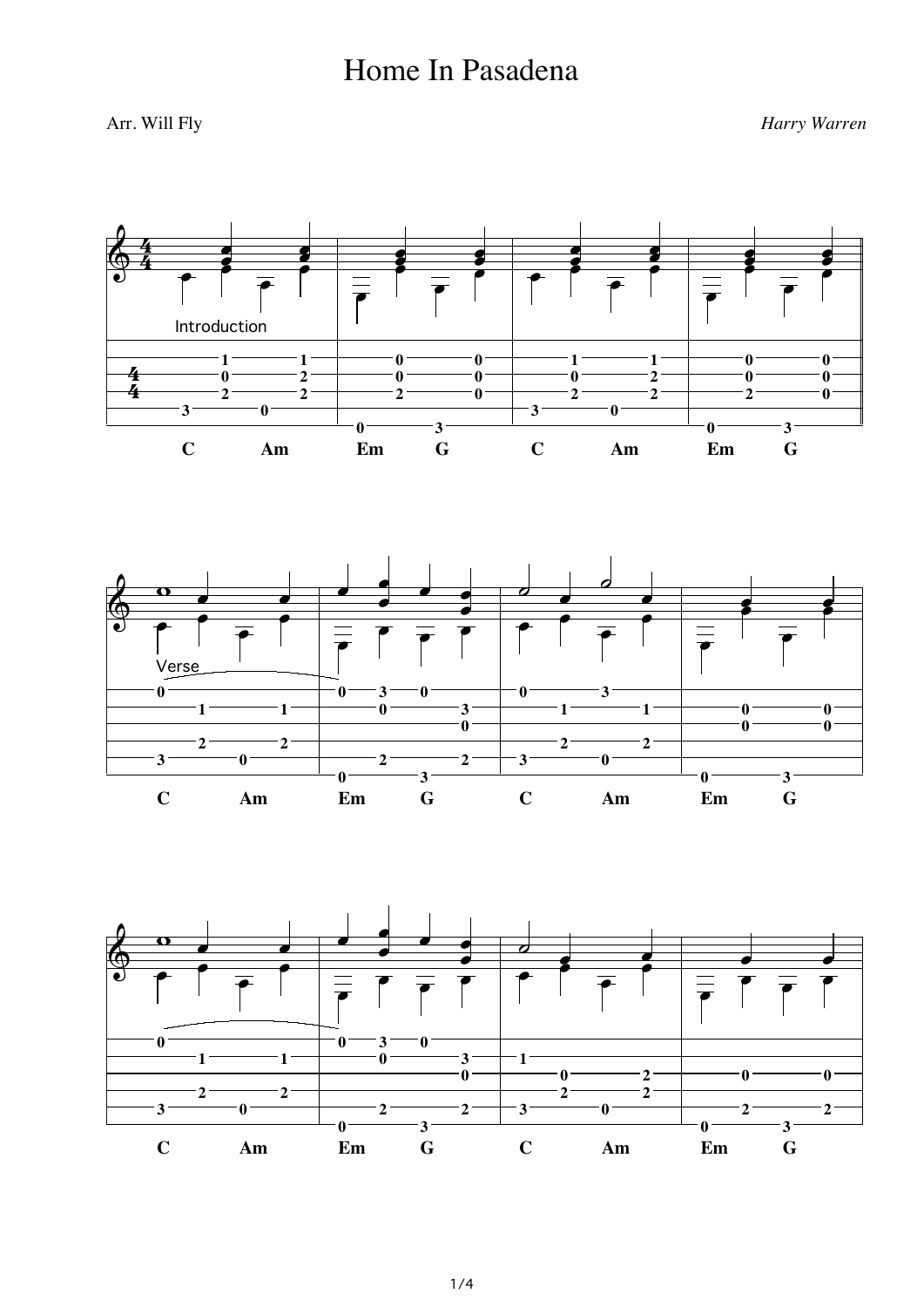## Home In Pasadena







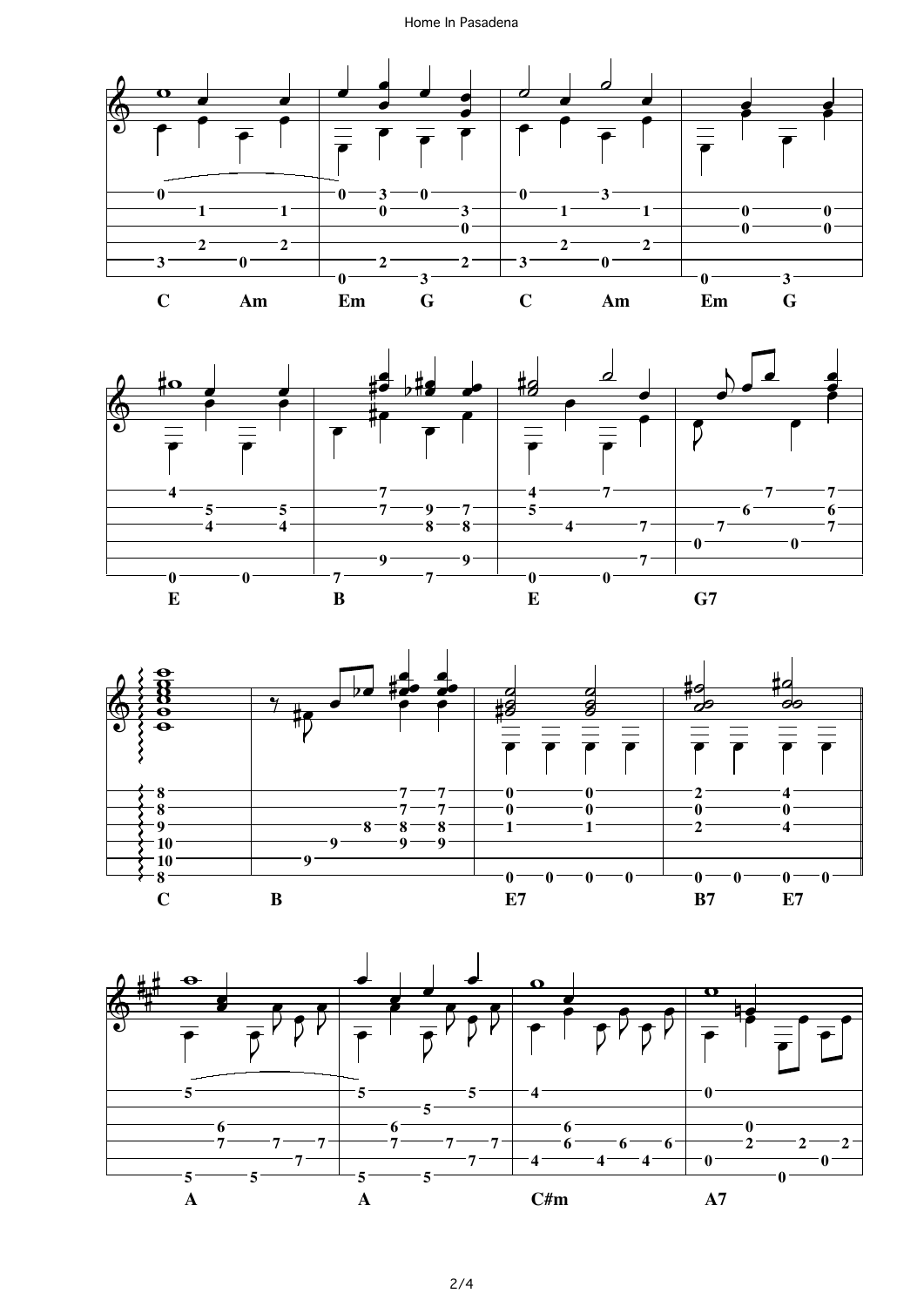